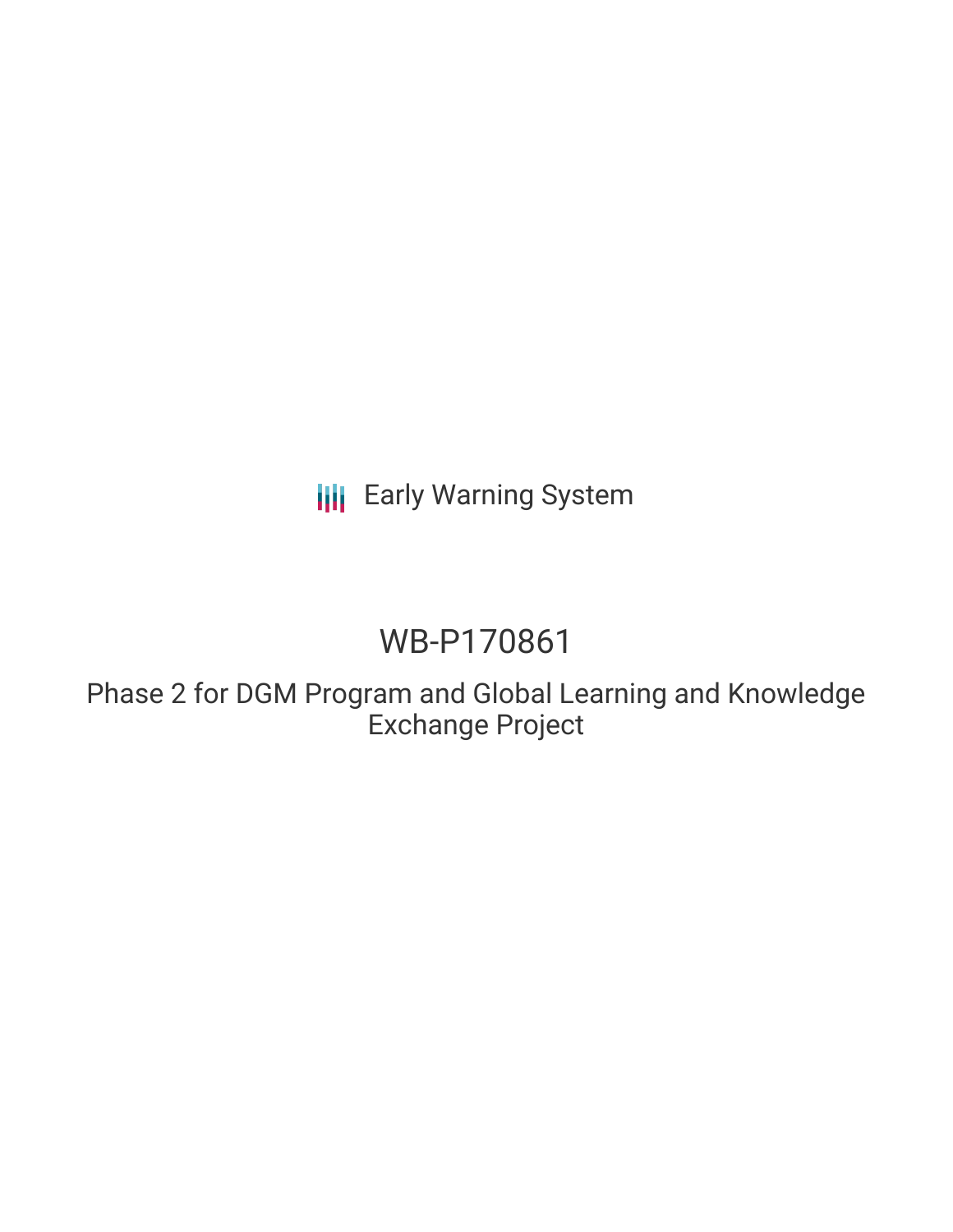

#### **Quick Facts**

| <b>Countries</b>              | Brazil, Burkina Faso, Congo, Democratic Republic of, Ghana, Guatemala, Ivory Coast, Mozambique, Nepal, Peru |
|-------------------------------|-------------------------------------------------------------------------------------------------------------|
| <b>Financial Institutions</b> | World Bank (WB)                                                                                             |
| <b>Status</b>                 | Proposed                                                                                                    |
| <b>Bank Risk Rating</b>       | U                                                                                                           |
| <b>Borrower</b>               | Conservation International                                                                                  |
| <b>Sectors</b>                | Climate and Environment                                                                                     |
| <b>Project Cost (USD)</b>     | $$2.30$ million                                                                                             |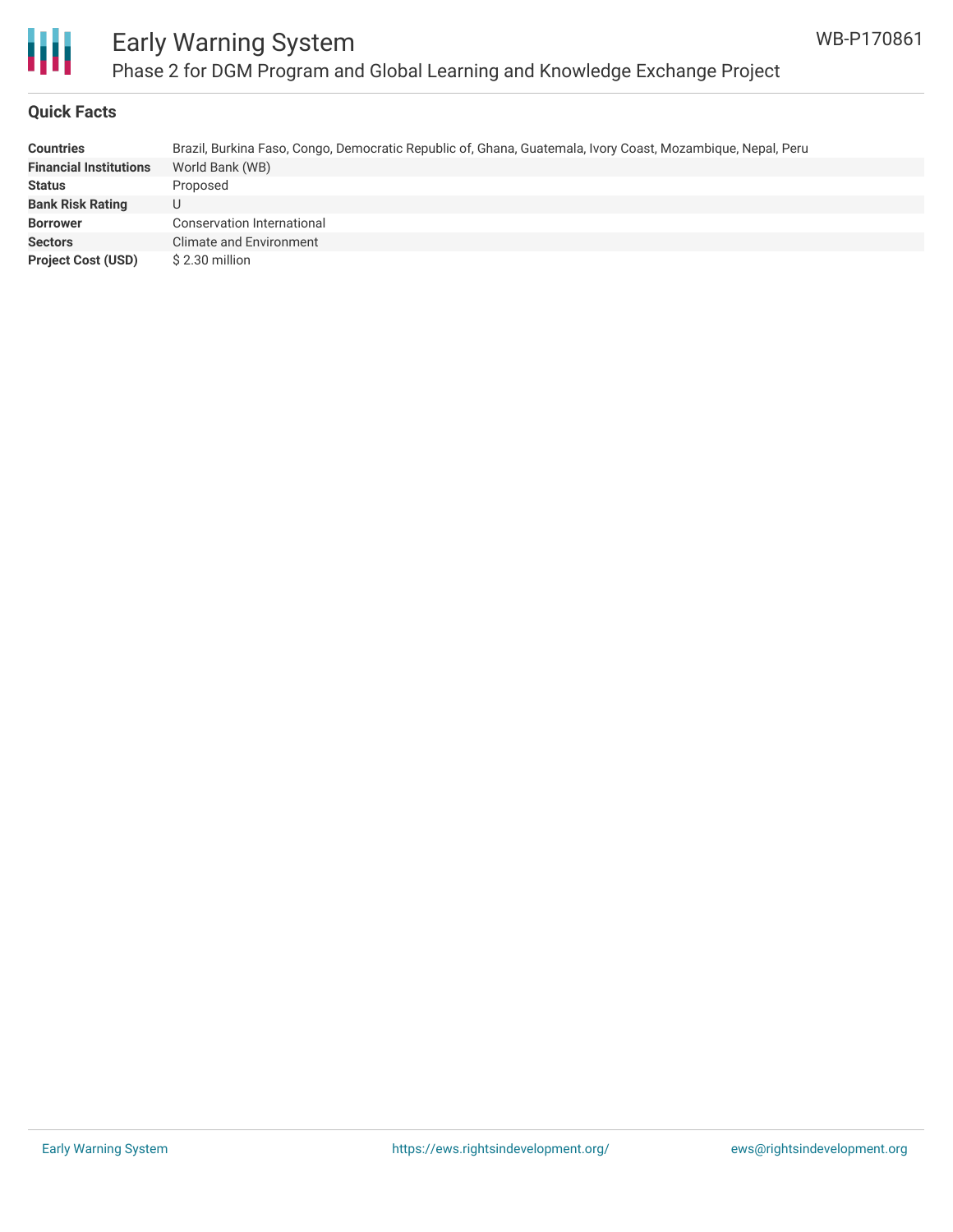



#### **Project Description**

This funding will support ongoing and new DGM projects in Burkina Faso, Brazil, Ghana, DRC, Peru, Mozambique, Cote d'Ivoire, Guatemala, and Nepal. According to bank documents, the "objective of the Global Learning and Knowledge Exchange Project is to organize and facilitate knowledge exchange, learning and capacity building for IPLCs at regional and global levels, and to strengthen the networks and alliances of IPLC organizations within and across regions with a view to enhancing their representation and voice in regional and global policy fora." It seeks to facilitate exchanges on REDD+ and climate projects.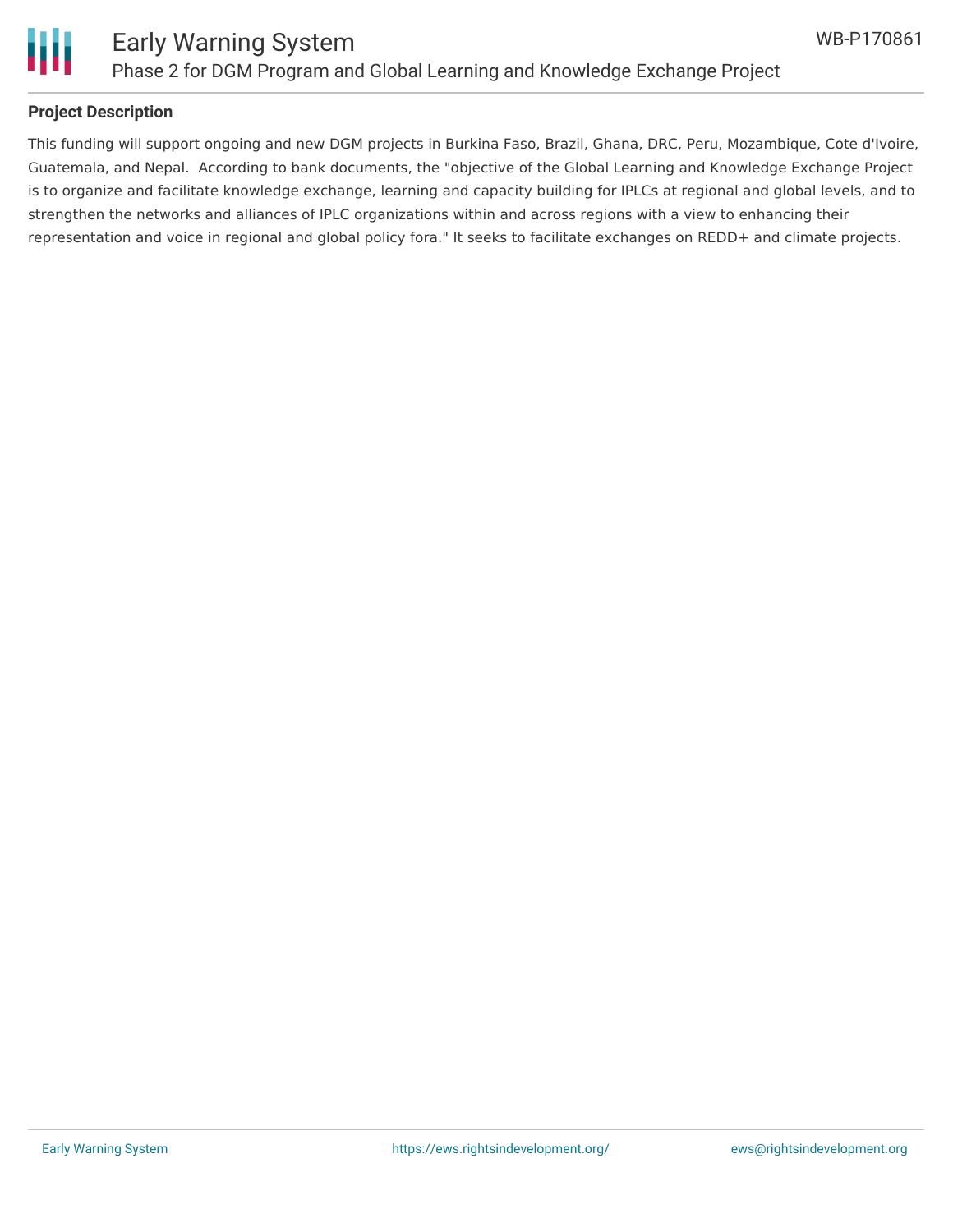

#### **Early Warning System Project Analysis**

According to the bank, the Environmental Risk Rating and Social Risk Rating are Low.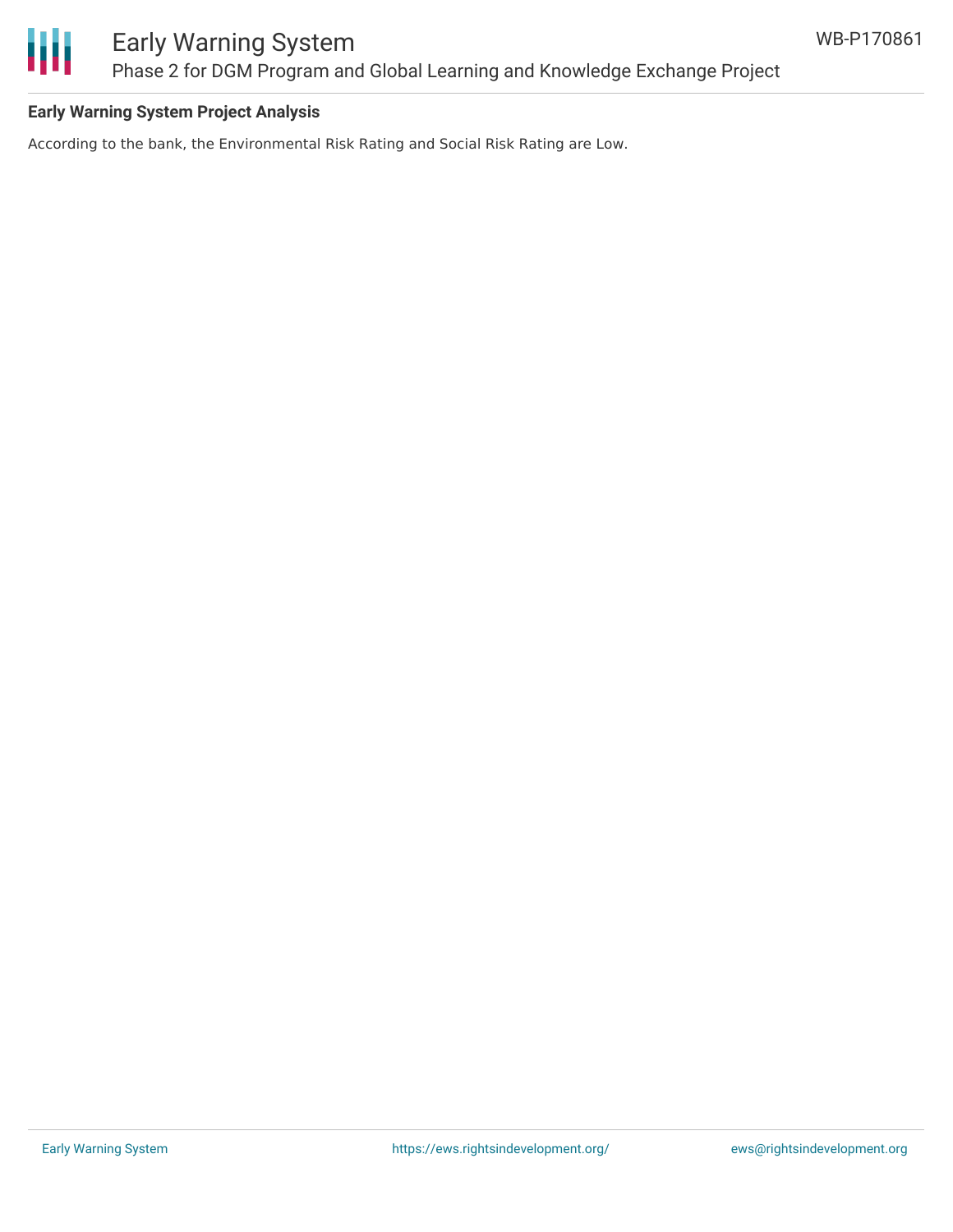

#### **Investment Description**

World Bank (WB)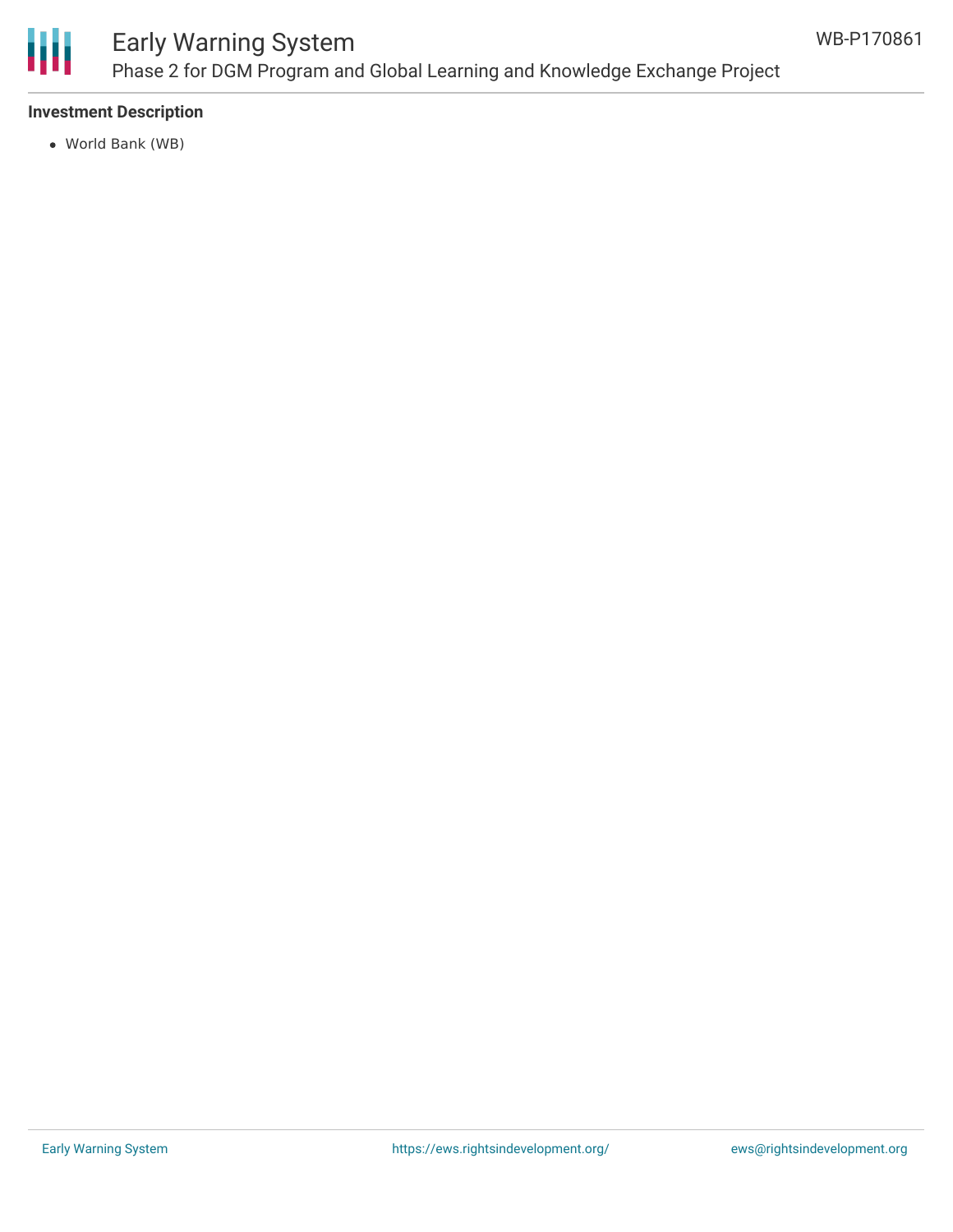

#### **Contact Information**

World Bank Contact : Meerim Shakirova Title : Operations Officer Telephone No : 5220+36027 / Email :

Borrower/Client/Recipient Borrower : Conservation International

Implementing Agencies: Conservation International Contact : Luis Barquin, Program Director Telephone No : 15712392522 Email : lbarquin@conservation.org

#### ACCOUNTABILITY MECHANISM OF WORLD BANK

The World Bank Inspection Panel is the independent complaint mechanism and fact-finding body for people who believe they are likely to be, or have been, adversely affected by a World Bank-financed project. If you submit a complaint to the Inspection Panel, they may investigate to assess whether the World Bank is following its own policies and procedures for preventing harm to people or the environment. You can contact the Inspection Panel or submit a complaint by emailing ipanel@worldbank.org. You can learn more about the Inspection Panel and how to file a complaint at: http://ewebapps.worldbank.org/apps/ip/Pages/Home.aspx.